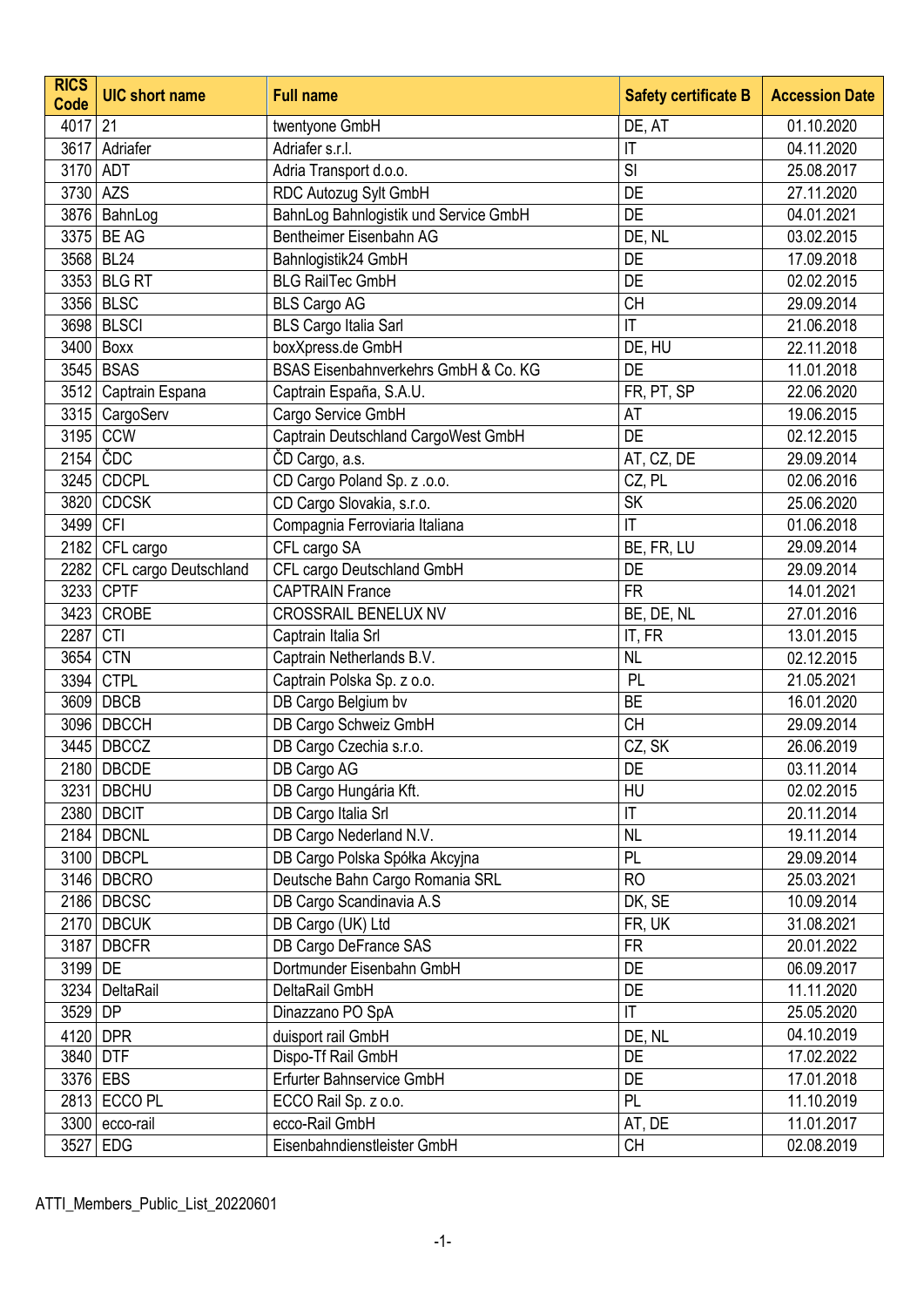| <b>RICS</b><br><b>Code</b> | <b>UIC short name</b>   | <b>Full name</b>                                                                                   | <b>Safety certificate B</b> | <b>Accession Date</b> |
|----------------------------|-------------------------|----------------------------------------------------------------------------------------------------|-----------------------------|-----------------------|
| 3937                       | <b>FBT</b>              | <b>FRACHTbahn Traktion GmbH</b>                                                                    | AT,DE                       | 09.07.2021            |
|                            | 3384 EGP                | Eisenbahngesellschaft Potsdam mbH                                                                  | <b>DE</b>                   | 28.08.2016            |
|                            | 3283 EPC                | EP Cargo a.s.                                                                                      | CZ, HU, PL, SK              | 04.03.2021            |
| 3021                       |                         | Eurogate Rail Hungary Zrt. Eurogate Rail Hungary Szolgáltató Zártkörűen Működő<br>Részvénytársaság | AT, HU                      | 13.01.2022            |
|                            | 3143 Europorte France   | Europorte France                                                                                   | BE, FR                      | 12.11.2015            |
| 3016 EVB                   |                         | EVB Elbe-Weser GmbH                                                                                | DE                          | 14.02.2017            |
|                            | 3832 EVM                | EVM Rail S.r.l.                                                                                    | T                           | 28.09.2020            |
|                            | 3147 EXSK               | Express Group, a.s.                                                                                | CZ, SK                      | 31.10.2014            |
|                            | 3319 FOX                | FOXrail Zrt.                                                                                       | HU, AT                      | 31.07.2017            |
|                            | 2187 Fret SNCF          | <b>SNCF MOBILITES - Fret</b>                                                                       | BE, FR, LU                  | 19.11.2014            |
| 3357                       | <b>GBRf</b>             | <b>GB Raulfreight Limited</b>                                                                      | UK, CT                      | 25.05.2022            |
|                            | 3464 GCA                | Grampetcargo Austria GesmbH                                                                        | AT                          | 13.02.2018            |
| 3485                       | GDG                     | <b>Gunvor Deutschland GmbH</b>                                                                     | <b>DE</b>                   | 10.08.2020            |
| 2174                       | Green Cargo             | Green Cargo AB                                                                                     | NO, SE                      | 05.12.2014            |
|                            | 3513 GTSR               | GTS Rail S.p.A.                                                                                    | $\mathsf{I}\mathsf{T}$      | 06.04.2017            |
|                            | 2143 GYSEV CARGO        | GYSEV CARGO Zrt.                                                                                   | HU                          | 04.11.2014            |
|                            | 3208 Hector Rail        | Hector Rail AB                                                                                     | DE, DK, NO, SE              | 07.12.2015            |
|                            | 4147 HHPI               | Heavy Haul Power International GmbH                                                                | <b>DE</b>                   | 08.05.2020            |
|                            | 3472 HLG                | Holzlogistik & Güterbahn GmbH                                                                      | DE                          | 01.01.2017            |
|                            | 3706 HRDE               | Hector Rail GmbH                                                                                   | <b>DE</b>                   | 17.07.2019            |
| 3127 HSL                   |                         | <b>HSL Logistik GmbH</b>                                                                           | DE                          | 01.01.2016            |
|                            | 3544 HSL NL             | HSL Netherlands B.V.                                                                               | <b>NL</b>                   | 05.02.2021            |
|                            | 3090 HUPAC S.p.A.       | Hupac S.p.A.                                                                                       | IT, CH                      | 29.11.2018            |
|                            | 3323 HVLE               | Havelländische Eisenbahn AG                                                                        | DE                          | 04.11.2014            |
|                            | 3058   IGE GmbH & Co.KG | Internationale Gesellschaft für Eisenbahnverkehr                                                   | <b>DE</b>                   | 29.01.2015            |
| 3560 IL                    |                         | InfraLeuna GmbH                                                                                    | DE                          | 14.06.2018            |
|                            | 3128   INRAIL           | <b>INRAIL S.p.A.</b>                                                                               | $\mathsf{I}\mathsf{T}$      | 31.01.2017            |
| 3093 ITL                   |                         | ITL Eisenbahngesellschaft mbH                                                                      | <b>DE</b>                   | 04.11.2014            |
|                            | 3621 L&W                | Laeger & Wöstenhöfer GmbH & Co.KG                                                                  | DE                          | 19.02.2019            |
|                            | 3140 LEG                | LEG Leipziger Eisenbahnverkehrsgesellschaft mbH                                                    | DE                          | 14.05.2018            |
|                            | 3220 LINEASFR           | <b>LINEAS France</b>                                                                               | <b>FR</b>                   | 04.01.2016            |
| 3157 LM                    |                         | Lokomotion Gesellschaft für Schienentraktion mbH                                                   | AT, DE                      | 27.06.2014            |
| 2188 LNS                   |                         | Lineas                                                                                             | BE, DE, FR, LU, NL          | 10.09.2014            |
|                            | 3080 LOKORAIL           | LOKORAIL, a.s.                                                                                     | <b>SK</b>                   | 29.09.2014            |
|                            | 3599 LOMA               | Lokomotion Austria Gesellschaft für Schienentraktion mbH                                           | AT                          | 11.09.2018            |
|                            | 3105   LOTOS Kolej      | LOTOS Kolej Spółka z o.o.                                                                          | CZ, PL                      | 11.02.2020            |
|                            | 3716 LTE AT             | LTE Logistik- und Transport-GmbH                                                                   | AT, DE                      | 01.08.2017            |
|                            | 3161 LTE CZ             | LTE Logistik a Transport Czechia s.r.o.                                                            | CZ                          | 05.04.2017            |
|                            | 3305 LTE HU             | LTE Hungária Kft.                                                                                  | HU                          | 16.08.2017            |
|                            | 3483 LTE PL             | LTE Polska Spółka z o.o.                                                                           | PL                          | 08.08.2019            |
|                            | 3160 LTE SK             | LTE Logistik a Transport Slovakia s.r.o.                                                           | CZ, SK                      | 22.03.2017            |
|                            | 3428 LTE-DE             | <b>LTE Germany GmbH</b>                                                                            | DE                          | 16.03.2022            |
|                            | 3301 LTE-NL             | <b>LTE Netherlands BV</b>                                                                          | DE, NL                      | 13.10.2015            |
|                            | 3718 MDW                | <b>MEDWAY ITALIA SRL</b>                                                                           | $\mathsf{I}\mathsf{T}$      | 19.05.2022            |
|                            | 3055 MEG                | Mitteldeutsche Eisenbahn GmbH                                                                      | DE                          | 04.11.2014            |
| $2183$ MIR                 |                         | Mercitalia Rail                                                                                    | FR, IT                      | 01.01.2017            |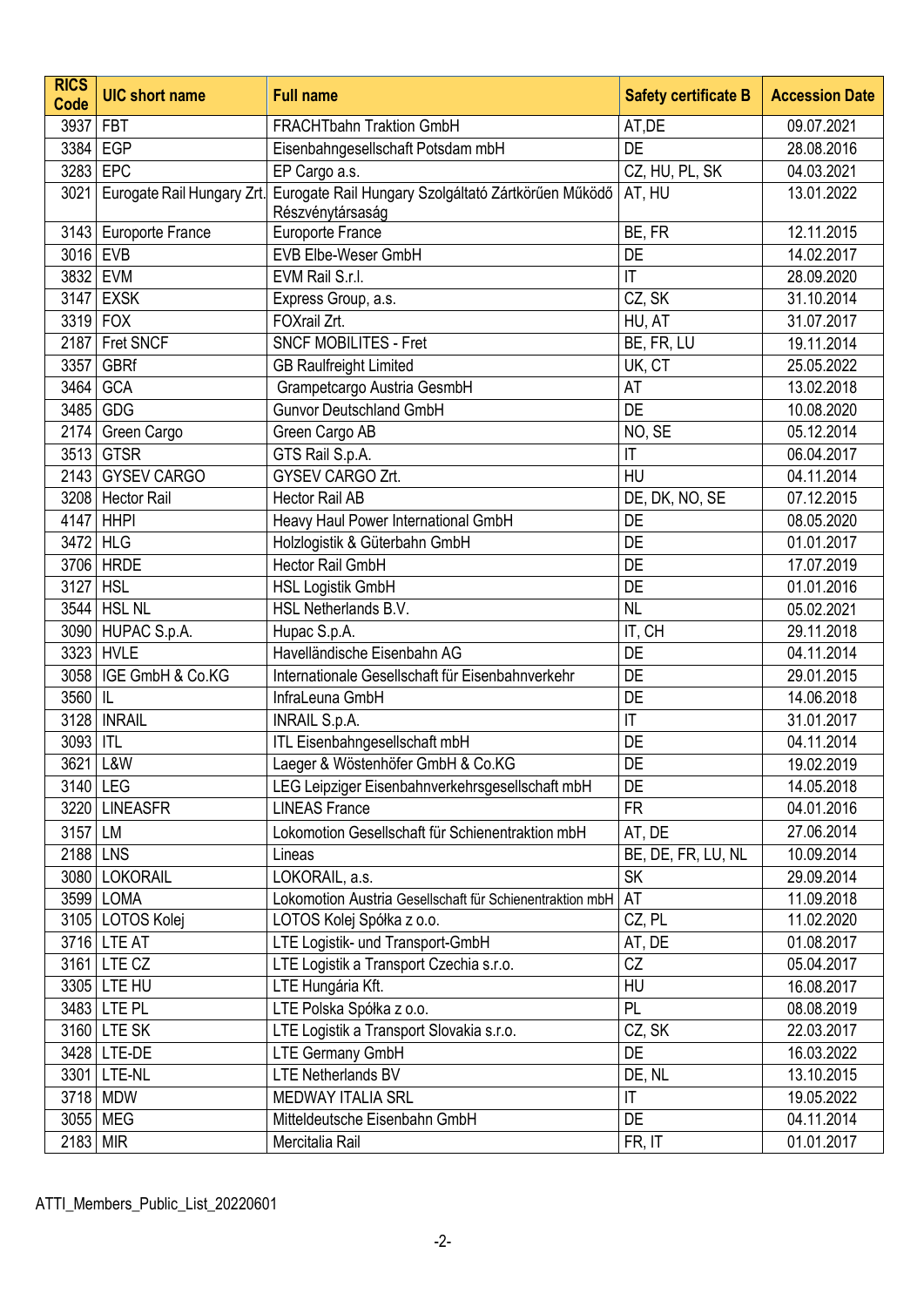| <b>RICS</b><br>Code | <b>UIC</b> short name   | <b>Full name</b>                                                              | <b>Safety certificate B</b> | <b>Accession Date</b> |
|---------------------|-------------------------|-------------------------------------------------------------------------------|-----------------------------|-----------------------|
|                     | 3024   MMV              | Magyar Magánvasút Zrt.                                                        | HU                          | 28.3.2022             |
|                     | 3543 MMV-AT             | MMV-Rail Asutria GmbH                                                         | AT                          | 04.06.2020            |
| 3222                | <b>MTD</b>              | METRANS .Danubia., a.s.                                                       | HU, SK                      | 17.07.2018            |
|                     | 3364 MTH                | <b>METRANS Danubia Kft.</b>                                                   | HU                          | 10.08.2020            |
|                     | 3548 MTPL               | METRANS (Polonia) sp z o.o.                                                   | PL                          | 06.11.2020            |
|                     | 3207 MTR                | METRANS Rail s.r.o.                                                           | CZ                          | 03.07.2015            |
|                     | 3209 MTRD               | METRANS Rail (Deutschland) GmbH                                               | DE                          | 12.10.2020            |
| 3070                | <b>MWB</b>              | Mittelweserbahn GmbH                                                          | DE                          | 14.02.2017            |
|                     | 3368   Oceanogate       | OCEANOGATE Italia S.P.A.                                                      | $\mathsf{I}\mathsf{T}$      | 05.12.2014            |
|                     | 2151   PKP CARGO S.A.   | PKP Cargo Spółka Akcyjna                                                      | AT,CZ,DE,HU,NL,SK           | 26.09.2014            |
|                     | 3145 PKPCI              | PKP CARGO INTERNATIONAL a.s.                                                  | CZ, HU, PL, SK              | 23.10.2019            |
|                     | 3133   PKPCI HU         | PKP CARGO INTERNATIONAL HU Zrt.                                               | HU                          | 16.12.2020            |
|                     | 1255   PKP CI SI        | PKP CARGO INTERNATIONAL SI d.o.o.                                             | SI                          | 25.10.2021            |
| 3255 PSP            |                         | Petrolsped Slovakia, s.r.o.                                                   | CZ, HU, SK                  | 04.05.2018            |
| 3107                | <b>PSZ</b>              | Prvá Slovenská železničná, akciová spoločnosť                                 | CZ, HU, RO, SK              | 20.05.2021            |
|                     | 2243   Raaberbahn Cargo | Raaberbahn Cargo GmbH                                                         | AT                          | 04.11.2014            |
|                     | 3504 Rail Force One     | Rail Force One B.V.                                                           | <b>NL</b>                   | 05.06.2018            |
|                     | 3539 Rail2U             | Rail2U B.V.                                                                   | <b>NL</b>                   | 29.01.2019            |
| 3194                | <b>RBB</b>              | Regiobahn Bitterfeld Berlin GmbH                                              | DE                          | 02.12.2014            |
| 3239 RBH            |                         | <b>RBH Logistics GmbH</b>                                                     | DE                          | 24.01.2017            |
| 2181 RCA            |                         | Rail Cargo Austria AG                                                         | AT, BG, CZ, DE, SI          | 04.11.2014            |
|                     | 5281 RCCBG              | Rail Cargo Carrier Bulgaria EOOD                                              | <b>BG</b>                   | 16.11.2015            |
|                     | 5481 RCCCZ              | Rail Cargo Carrier Czech republic                                             | CZ                          | 12.11.2015            |
|                     | 3162 RCCDE              | Rail Cargo Carrier - Germany GmbH                                             | DE                          | 02.11.2015            |
|                     | 7881 RCCHR              | Rail Cargo Carrier Croatia d.o.o.                                             | <b>HR</b>                   | 26.08.2015            |
|                     | 3303 RCCHU              | Rail Cargo Carrier Nemzetközi árufuvarozási Korlátolt<br>Felelősségű Társaság | BG, CZ, HR, HU              | 22.10.2014            |
|                     | 3138 RCCIT              | Rail Cargo Carrier Italy Srl                                                  | IT                          | 29.09.2014            |
|                     | 3580 RCC-PL             | Rail Cargo Carrier - Poland sp. z o. o.                                       | PL                          | 17.06.2020            |
|                     | 3653 RCCRo              | SC Rail Cargo Carrier Romania SRL                                             | <b>RO</b>                   | 20.11.2014            |
|                     | 7981 RCCSI              | Rail Cargo Carrier, d.o.o.                                                    | SI                          | 25.11.2015            |
|                     | 3365 RCCSK              | Rail Cargo Carrier - Slovakia s.r.o.                                          | <b>SK</b>                   | 05.02.2015            |
|                     | 2155 RCH                | Rail Cargo Hungaria Zrt.                                                      | HU                          | 04.11.2014            |
| 3262 Rdx            |                         | Raildox GmbH & Co. KG                                                         | DE                          | 05.07.2017            |
|                     | 2171 RENFE MERCANCÍAS   | RENFE MERCANCÍAS, S.A                                                         | ES, FR                      | 04.11.2014            |
|                     | 3286 Retrack            | Retrack Germany GmbH                                                          | AT, CH, DE                  | 05.09.2018            |
|                     | 3291 RheinCargo         | RheinCargo GmbH & Co. KG                                                      | DE                          | 01.06.2016            |
|                     | 3593 RHK                | Rheinhafen Krefeld / Hafen Krefeld GmbH & Co. KG                              | DE                          | 24.09.2018            |
| 3538 RLC            |                         | railCare AG                                                                   | <b>CH</b>                   | 19.07.2017            |
| 3271 RPA            |                         | METRANS Railprofi Austria                                                     | AT                          | 05.05.2020            |
| 3713 RPB            |                         | Railport Brabant BV                                                           | <b>NL</b>                   | 08.12.2020            |
| 3370 RRF            |                         | Rotterdam Rail Feeding                                                        | DE, NL                      | 18.11.2019            |
|                     | 3398 RRFR               | RegioRail France SAS                                                          | <b>FR</b>                   | 01.09.2015            |
| 3337                | <b>RRI</b>              | Rhenus Rail St. Ingbert GmbH                                                  | DE                          | 16.11.2015            |
|                     | 3519 RTB-A              | RTB Cargo Austria GmbH                                                        | AT                          | 05.11.2021            |
|                     | 3292 RTBC               | RTB Cargo GmbH                                                                | DE                          | 26.03.2015            |
| 3158 RTC            |                         | Rail Traction Company SpA                                                     | $\mathsf{I}\mathsf{T}$      | 29.09.2014            |
| 3281 RTI            |                         | Railtrans International, s.a.                                                 | <b>SK</b>                   | 08.10.2014            |

ATTI\_Members\_Public\_List\_20220601